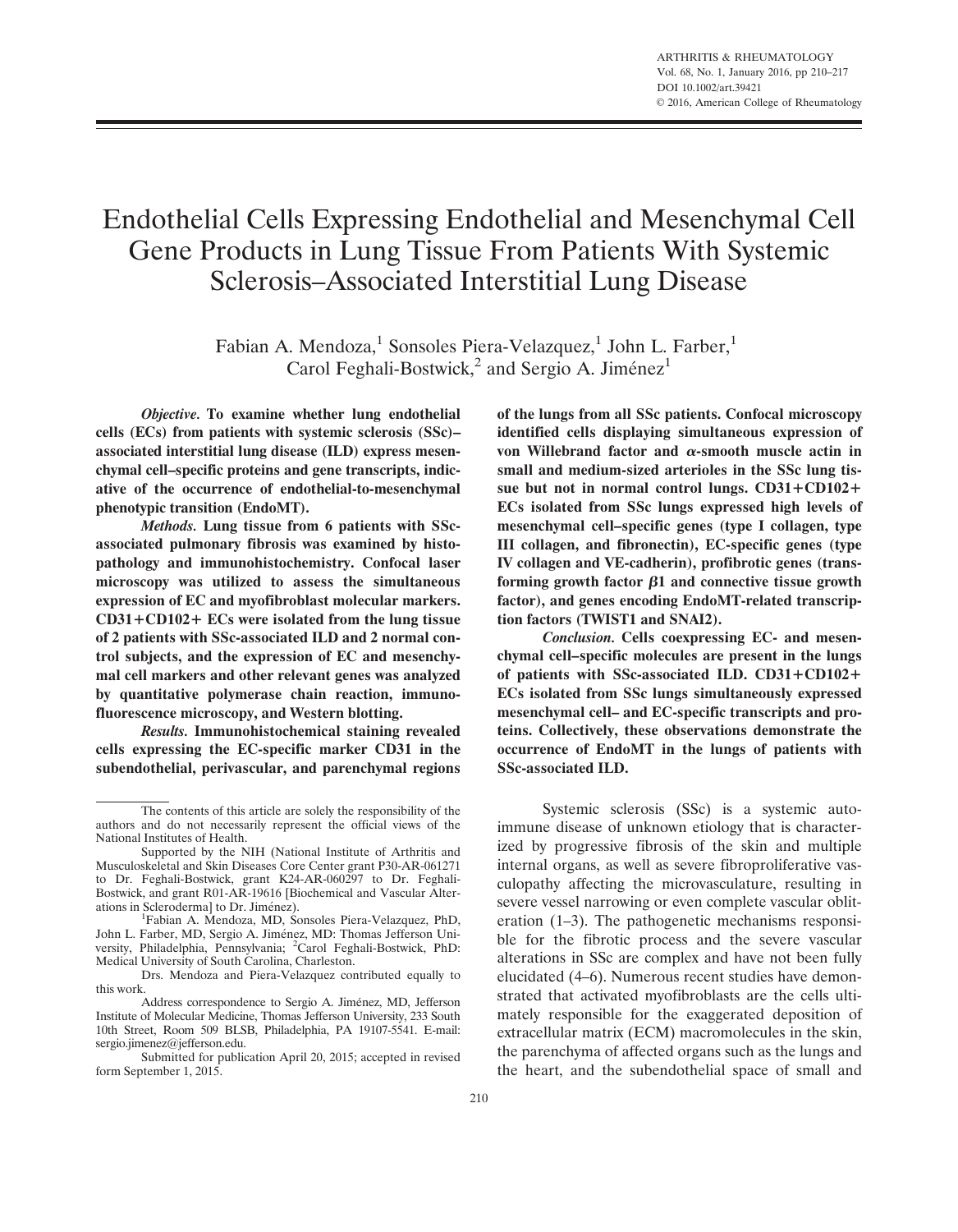|                                                    | Patient 1     | Patient 2      | Patient 3   | Patient 4      | Patient 5      | Patient 6   |
|----------------------------------------------------|---------------|----------------|-------------|----------------|----------------|-------------|
| SSc subtype                                        | Diffuse       | Limited        | Unspecified | Unspecified    | Unspecified    | Unspecified |
| Type of lung tissue sample                         | <b>Biopsy</b> | <b>Biopsy</b>  | Transplant  | Transplant     | Transplant     | Transplant  |
| Age at time of sampling, years                     | 53            | 45             | 68          | 30             | 52             | 64          |
| <b>Sex</b>                                         | Male          | Female         | Female      | Female         | Female         | Male        |
| Time from onset of skin<br>disease, years          | 2             |                | Unspecified |                | 10             | 15          |
| Time from onset of respiratory<br>symptoms, months | 6             | 8              | Unspecified | Unspecified    | Unspecified    | Unspecified |
| Smoker                                             | No.           | N <sub>0</sub> | No          | N <sub>0</sub> | N <sub>0</sub> | <b>Yes</b>  |
| Progressive respiratory symptoms                   | Yes           | Yes            | Yes         | Yes            | Yes            | Yes         |
| Pulmonary hypertension                             | No.           | Not            | No          | N <sub>0</sub> | N <sub>0</sub> | No.         |
| ANA titer or status                                | 1/640         | 1/640          | Positive    | Positive       | Positive       | Positive    |
| Anti-Scl-70/ACAs                                   | Negative      | <b>ACAs</b>    | NA          | NA             | NA             | <b>NA</b>   |

Table 1. Selected clinical and demographic characteristics of the patients with systemic sclerosis (SSc)–associated interstitial lung disease\*

 $*$  ANA = antinuclear antibody; ACAs = anticentromere antibodies; NA = not available.

† Patient developed pulmonary hypertension 10 months after the lung biopsy was performed.

medium-sized arteries in SSc (7–9). Activated myofibroblasts are a unique class of mesenchymal cells characterized by specific biologic functions, including a motile phenotype, expression of  $\alpha$ -smooth muscle actin ( $\alpha$ -SMA), increased production of fibrillar type I collagen (COL1) and type III collagen (COL3), and reduction in the expression of genes encoding ECM-degradative enzymes (10,11).

Activated myofibroblasts in fibrotic tissue can emerge from several sources (11–13), including through the expansion of resident tissue fibroblasts (14), via the migration and tissue accumulation of bone marrow– derived circulating fibrocytes (15,16), or by transition of epithelial cells, pericytes, and Gli-1–positive perivascular progenitor cells to a mesenchymal phenotype (17–19). More recently, it has been demonstrated that endothelial cells (ECs) are also capable of undergoing a phenotypic change into mesenchymal cells, in a process known as endothelial-to-mesenchymal transition (EndoMT) (20–23). Although EndoMT was initially considered to occur only during cardiovascular embryonic development (24), accumulating evidence indicates that this process occurs in various experimentally induced models of tissue fibrosis (20–23,25–28), and may play a role in the pathogenesis of certain human fibrotic and vascular disorders, including idiopathic and SSc-associated pulmonary arterial hypertension (29–33).

In the present study, we provide immunohistologic and confocal microscopy evidence demonstrating that cells displaying specific EC molecular markers are present in the subendothelial, perivascular, and parenchymal regions of the lungs of patients with SSc-associated interstitial lung disease (ILD), and that ECs expressing myofibroblast-specific molecular markers can be identified in the endothelium and subendothelial space of small and medium-sized arteries in the lungs of patients with SSc. We further show that highly purified  $CD31+CD102+ECs$  isolated from SScaffected lungs produce numerous mesenchymal cell–specific proteins and display the simultaneous expression of mesenchymal cell– and EC-specific transcripts as well as the expression of EndoMT-associated transcription factors. These observations provide strong support to the hypothesis that a population of activated myofibroblasts responsible for the progressive intimal fibrosis, vascular occlusion, and pulmonary fibrosis in SSc-associated ILD originate from lung ECs through the EndoMT process. This novel mechanism may represent an important and novel therapeutic target for the severe, and currently fatal, complications of SScassociated fibroproliferative vasculopathy and pulmonary fibrosis.

#### PATIENTS AND METHODS

Tissue samples. Lung tissue samples from 6 patients with SSc-associated ILD were studied. Two of the lung samples were obtained by surgical open lung biopsy performed at Thomas Jefferson University Hospital (patients 1 and 2 in Table 1), and the other 4 lung samples were from patients who had undergone lung transplantation at the University of Pittsburgh Medical Center. The surgical biopsies and the lung transplantations were performed following the patients' provision of informed consent and according to Institutional Review Board–approved protocols from Thomas Jefferson University and the University of Pittsburgh Medical Center. Two normal lung samples obtained from subjects at the time of necropsy served as normal controls for all procedures. Both of the donors of the normal lung tissue died of cerebrovascular accidents. One of the normal control samples was obtained from a 55-year-old female subject at the University of Pittsburgh Medical Center, and the other normal control sample was obtained from a 62-year-old female subject at the National Disease Research Interchange (Philadelphia, PA). These 2 subjects did not have a clinical history of pulmonary disease, and find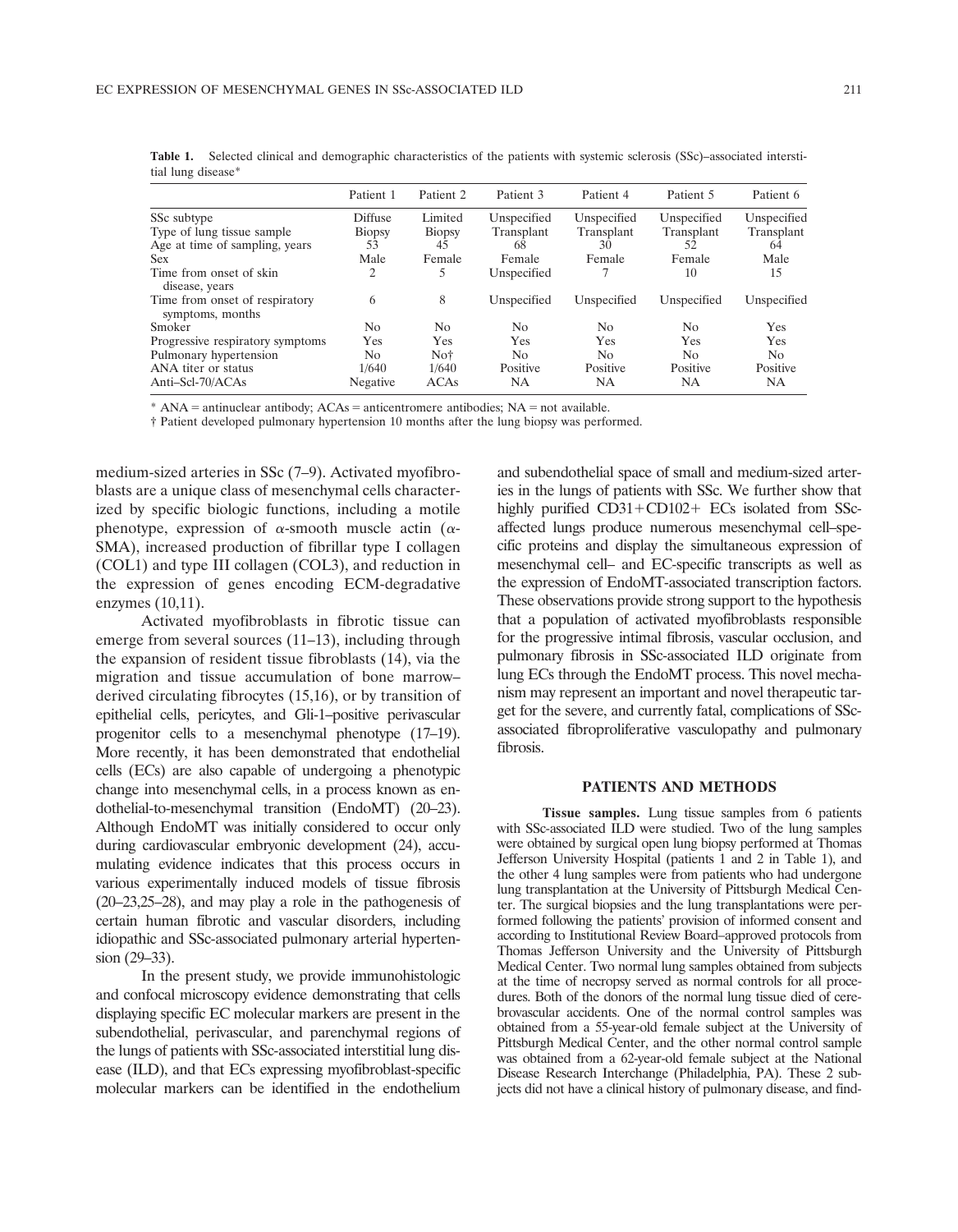ings on chest radiographs obtained from both subjects before their demise were normal.

Histopathology, immunohistochemistry, and confocal laser microscopy. Slides containing paraffin-embedded lung tissue sections were examined histopathologically by staining with hematoxylin and eosin and Masson's trichrome, and also by immunohistochemical staining with specific EC and mesenchymal (myofibroblast) cell markers. The SSc and normal lung tissue samples were also examined by confocal laser microcopy, as described previously (34). In all immunohistochemical and confocal laser microscopy studies, samples incubated without primary antibody were used as negative controls.

For immunohistochemistry, the following primary antibodies were used: anti-CD31 (Neomarkers), anti–von Willebrand factor (anti-vWF; Dako), anti-COL1 (Santa Cruz Biotechnology), anti-COL3 (Fitzgerald), and anti–α-SMA (Abcam). For single antibody labeling, paraffin-embedded lung tissue sections were immunoassayed with the peroxidase method, using the indicated antibodies. For confocal laser microscopy, paraffinembedded samples were deparaffinized and dehydrated following antigen retrieval with a citric acid buffer, as described previously (34). Slides were first incubated with blocking IgG solution for 1 hour, and then incubated overnight with one of the following antibodies: anti-CD31 (1:50 dilution), anti- $\alpha$ -SMA (1:200 dilution), anti-vWF (1:50 dilution), anti-COL1 (1:200 dilution), or anti-COL3 (1:200 dilution). IgG binding was revealed following incubation with an  $F(ab')$  sheep anti-rabbit Cy3 antibody and an F(ab') sheep anti-mouse fluorescein isothiocyanateconjugated antibody (Sigma) for 1 hour. Nuclei were counterstained with DAPI (Jackson ImmunoResearch). Samples were examined with a Zeiss 51 confocal laser microscope, to evaluate the colocalization of immunoreactivity with polyclonal and monoclonal antibodies in paired combinations of either anti-CD31 or anti-vWF with either anti- $\alpha$ -SMA, anti-COL1, or anti-COL3.

Isolation of human lung ECs.  $CD31 + CD102 + ECs$ were isolated from the lungs of 2 patients with SSc-associated pulmonary fibrosis (patients 3 and 4 in Table 1) and the 2 normal control lungs, using a modification of previously described methods (35,36). Briefly, lung tissue samples were minced with a scalpel and enzymatically digested with clostridial collagenase (30 mg/100 ml in 0.1% bovine serum albumin [BSA]; Worthington) at  $37^{\circ}$ C for 1 hour, to obtain a single-cell suspension. Following removal of contaminating erythrocytes and inflammatory cells, the isolated cell suspension was used for isolation of ECs and immunomagnetic selection with rabbit anti-human CD31 antibodies, followed by magnetic bead separation using goat anti-rabbit IgG-conjugated microbeads (1:5; Miltenyi Biotec). The isolated  $CD31+ECs$  were cultured in EC culture medium (ScienCell Research Laboratories) containing 5% fetal bovine serum, 100 units/ml penicillin, and 100  $\mu$ g/ml streptomycin in 2% gelatin–precoated tissue culture dishes for 5–10 days.

Following expansion, the cells were resuspended and further purified using a second immunologic separation with rabbit anti-human CD102 antibodies, to obtain a highly purified preparation of  $CD31+CD102+ECs$ . The purified  $CD31+CD102+ECs$  were plated on 2% gelatin–coated plastic dishes. Thereafter, cell morphology was assessed by phase contrast microscopy, and the phenotype of the ECs was confirmed by evaluating the cellular uptake of DiI-acetylated lowdensity lipoprotein (Biomedical Technologies), as previously described (36).

To further evaluate the EC-specific functional activity of the  $CD31+CD102+$  cells isolated from the lungs of patients with SSc, the cells were cultured on plates coated with Matrigel (BD Biosciences) at 37°C in an atmosphere of 5%  $CO<sub>2</sub>$ , and microtube formation was examined during a 12-day culture period. All studies were performed with cells in early passage (lower than passage 5) to assure the preservation of their original phenotype.

Immunofluorescence staining. For indirect immunofluorescence analysis, CD31+CD102+ lung ECs were seeded onto glass culture slides, and then fixed with 3.7% formaldehyde and permeabilized with 0.1% Triton X-100 in phosphate buffered saline (PBS) for 3 minutes. Slides were washed with PBS and blocked with PBS containing 1% BSA at room temperature for 1 hour, and then incubated with primary antibodies against  $\alpha$ -SMA (1:200 dilution), CD31 (1:50 dilution), and vWF (1:50 dilution). In other studies, EC monolayers were examined by immunofluorescence with antibodies to the ECspecific marker VE-cadherin (1:100 dilution; Cell Signaling Technology). Slides were then incubated with Cy3-conjugated secondary antibodies (1:500), followed by counterstaining of nuclei with DAPI.

Western blot analysis. Aliquots of culture medium containing proteins secreted by  $CD31 + CD102 + \text{lung ECs}$ were processed for Western blotting under denaturing conditions. Equal-volume aliquots of culture medium were resolved by sodium dodecyl sulfate–polyacrylamide gel electrophoresis, and transferred to nitrocellulose membranes (Invitrogen). The blots were blocked for 1 hour in Odyssey blocking buffer (Li-Cor). The membranes were incubated overnight at  $4^{\circ}$ C with either a polyclonal anti-COL1 antibody (Southern Biotech) or a polyclonal anti-COL3 antibody (Sigma-Aldrich) in the same blocking buffer. Thereafter, the membranes were washed with PBS–0.2% Tween 20 and incubated for 1 hour with the appropriate horseradish peroxidase–conjugated secondary antibodies (GE Healthcare), diluted 10,000-fold in Odyssey blocking buffer. Signals were detected and quantitated using an Odyssey Imagen System (Li-Cor). For quantitative analysis of the Western blots, the intensity of fluorescence of the protein bands was corrected for the amount of DNA (in  $\mu$ g) in the corresponding tissue culture plates, representing the number of cells that were used to obtain the samples.

Quantitative reverse transcription–polymerase chain reaction (PCR).  $CD31+CD102+$  lung EC preparations from the lung tissue of 2 normal subjects and 2 patients with SScassociated ILD were cultured in duplicate wells of 12-well gelatin-treated plastic tissue culture dishes for 72 hours, and then harvested with a cell lifter, washed in cold PBS, and processed for RNA extraction (RNeasy kit; Qiagen), including a genomic DNA digestion step. Total RNA  $(1 \mu g)$  was reverse-transcribed using Superscript II reverse transcriptase (Invitrogen), to generate first-strand complementary DNA. EC transcript levels were quantified using SYBR Green real-time PCR, as described previously (37). The primers used in the PCR analyses are available upon request from the corresponding author. The number of messenger RNA copies in each PCR was corrected for the 18S endogenous control transcript levels. The specificity of the primers was established at the end of the PCR amplification, with the use of melting curve analysis.

Statistical analysis. Comparative threshold cycle analysis of gene expression was performed using DataAssist software (version 3.0; Applied Biosystems), as described previously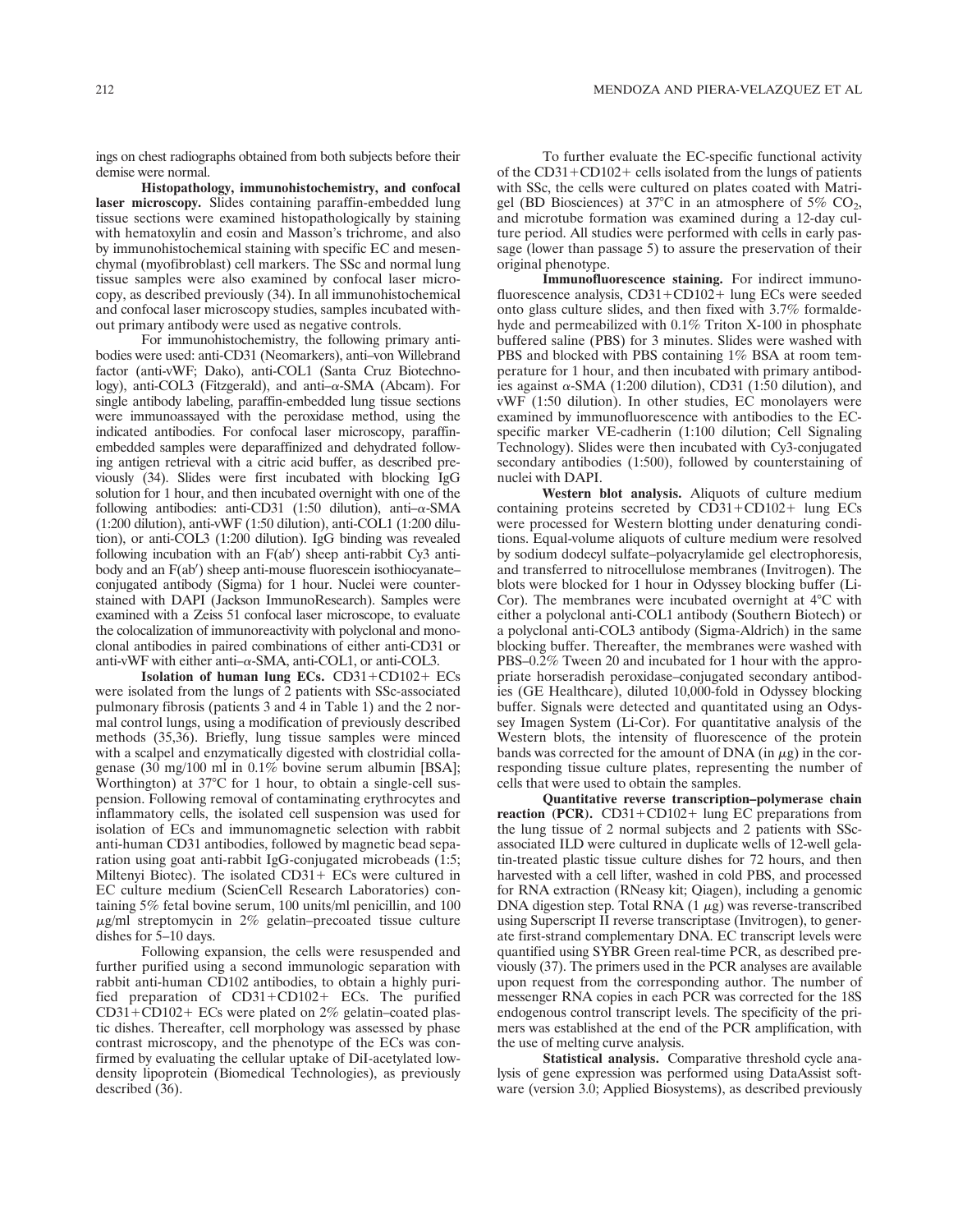(37). The data obtained from SSc lung ECs from each of 2 patients were compared to the mean values obtained in EC preparations from the 2 normal control lungs, and results are expressed as the fold change in gene expression.

### RESULTS

Clinical and demographic characteristics of the patients with SSc-associated ILD. The clinical features of the SSc patients whose lung tissues were studied are shown in Table 1. None of the patients had clinical features of pulmonary arterial hypertension at the time that the tissue samples were obtained. All patients were tested for the presence of pulmonary arterial hypertension with the use of transthoracic echocardiograms, and the 4 patients who underwent lung transplantation also underwent right-sided heart catheterizations. None of the echocardiograms and right-sided heart catheterization studies showed any evidence of pulmonary arterial hypertension at the time that the lung biopsy samples were obtained.

Findings of histopathologic and immunohistologic analyses. All 6 lung tissue samples from the patients with SSc-associated ILD displayed varying degrees of interstitial fibrosis, along with a pattern of infiltration of inflammatory mononuclear cells. Numerous small and medium-sized arteries in all samples showed marked intimal proliferation, resulting in narrowing of the vessel lumen and, sometimes, complete obliteration of the affected vessel, as illustrated in Figure 1A.

The EC marker CD31 was used in immunohistologic analyses to identify ECs present in the lung tissue. As expected, CD31-positive cells were detected at sites lining the vessel lumens, as illustrated in Figures 1B–F. However, CD31-positive cells were also observed beneath the endothelial layer embedded within the subendothelial space, a site that contained numerous elongated mesenchymal cells (Figures 1B and C), as well as in the perivascular tissue and within the lung parenchyma, as illustrated in Figures 1D–F. These alterations were present in all lung tissue samples from patients with SSc-associated ILD, as illustrated in SSc patient 2 (Figures 1B–D), patient 3 (Figure 1E), and patient 5 (Figure 1F). However, they were not present in the normal lung tissue samples (results not shown).

Findings of confocal laser microscopy. Confocal laser microscopy showed colocalization of vWF and  $\alpha$ -SMA in the endothelium and within the subendothelial compartment in all SSc-associated ILD lung tissue samples (Figures 2A–C). In contrast, samples from normal controls did not show any cells coexpressing the EC and mesenchymal cell markers (results not shown). The



Figure 1. Histopathologic and immunohistologic assessments of lung tissue from patients with systemic sclerosis (SSc)–associated interstitial lung disease (ILD). A, Hematoxylin and eosin staining of a small artery in the lung of a patient with SSc-associated ILD. Note the severe narrowing of the vessel lumen as a result of the accumulation of elongated mesenchymal cells and large amounts of fibrous tissue in the subendothelial intimal space. B and C, Immunohistochemical staining of lung tissue for the endothelial cell (EC)–specific marker CD31. In the lung tissue from the same patient as in A, the presence of CD31-positive cells is evident in the subendothelial space next to their expected endothelial location (B), while in the lung tissue from another patient, 2 ECs bearing the CD31 marker are embedded within the neointimal tissue removed from the endothelium, and a CD31-positive cell cluster is detected within the fibrotic lung parenchyma (C). D–F, Immunohistologic staining of the lung tissue from 3 additional patients, showing similar distributions of CD31-positive cells. Circles denote the cells staining positive. Original magnification  $\times$  200. Color figure can be viewed in the online issue, which is available at [http://onlinelibrary.](http://onlinelibrary.wiley.com/journal/doi/10.1002/art.39421/abstract) [wiley.com/journal/doi/10.1002/art.39421/abstract.](http://onlinelibrary.wiley.com/journal/doi/10.1002/art.39421/abstract)

colocalization of vWF and  $\alpha$ -SMA was observed in both small and medium-sized arterioles. However, it was quite heterogeneous, with some vessels displaying numerous ECs coexpressing both markers, as illustrated in Figures 2A–C, whereas in other vessels, only a few ECs exhibited coexpression or lack of expression was found. Owing to this heterogeneity, it was not possible to obtain an accurate quantitative assessment of the frequency of cells coexpressing both EC and mesenchymal cell markers in the SSc lung tissue.

In addition, we observed that, in contrast to the findings in normal control lungs (as illustrated in Figure 2D), in SSc lungs the EC layer of numerous vessels displayed areas of detachment from the vessel wall and, in some of the vessels, variable portions of vessel lumen appeared completely denuded from the endothelial lining, as illustrated in Figure 2E. Moreover, most ECs in the SSc lung tissue samples displayed very weak or undetectable staining for CD31 (Figures 2E and F), as compared to the very intense staining for CD31 in the vessels of the normal control lungs (Figure 2D). Marked subendothelial accumulation of COL1 (results not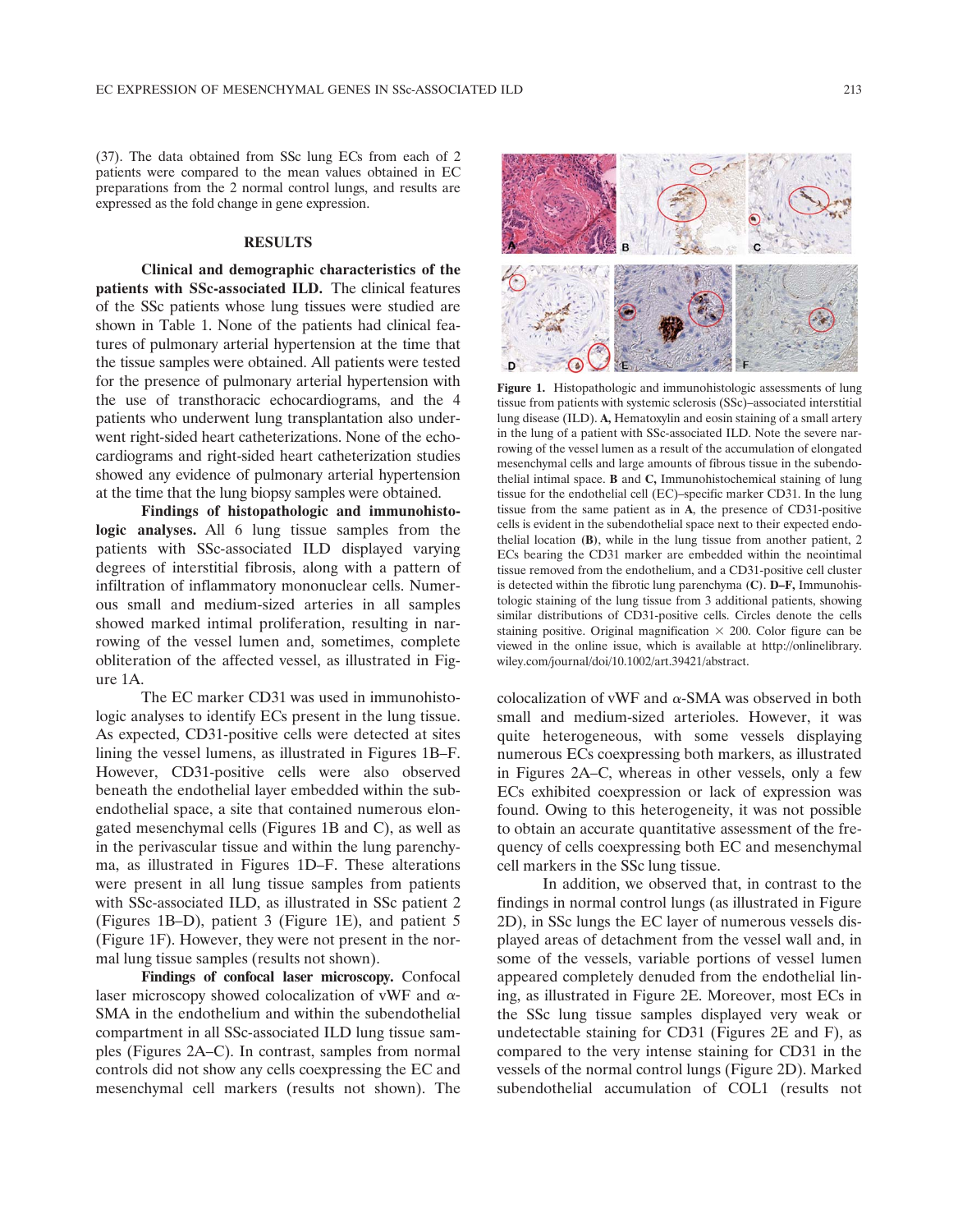

Figure 2. Confocal microscopy staining for von Willebrand factor (vWF; green) and  $\alpha$ -smooth muscle actin ( $\alpha$ -SMA; red) in a small arteriole in the lung of a patient with systemic sclerosis (SSc)–associated interstitial lung disease (ILD) (A–C) and for the type III collagen gene (COL3; red) and CD31 (green) in medium-sized arterioles in a normal control lung (D) or lung tissue from patients with SScassociated ILD (E and F). Essentially all of the vWF-stained cells present within the endothelium and subendothelial tissue also expressed the mesenchymal cell marker  $\alpha$ -SMA (C) (yellow). In the normal control vessels (D), intense endothelial staining for CD31 is evident, the endothelium appears continuous and well attached to the vessel wall structures, and COL3 staining is only present beyond the elastic lamina. In vessels from a patient with SSc-associated ILD (E), the endothelial lining is detached from the vessel wall (arrow), some areas of denuded endothelium are noticeable (arrowheads), and staining for CD31 is noticeably weaker in the endothelial layer as compared to that in the normal control vessels. In the vessels from another patient with SSc-associated ILD (F), intense and abundant staining for COL3 is evident in the subendothelial, medial, and adventitial layers. DAPI was used for counterstaining of nuclei. Original magnification  $\times$  400.

shown) and COL3 (Figures 2E and F) was also observed, with various degrees of severity, in all small and medium-sized arterioles throughout the SSc lung tissue samples.

Findings of indirect immunofluorescence analysis of  $CD31+CD102+$  lung ECs and analyses of in vitro microtube formation. To confirm the purity of the ECs isolated from the SSc lungs, dark field microscopy, indirect immunofluorescence, and microtube formation analysis of the cultured  $CD31 + CD102 + ECs$  from SSc lungs were performed. Dark field microscopy showed the typical cobblestone morphology of ECs in monolayer cultures, and immunofluorescence demonstrated intense staining for the EC-specific marker VE-cadherin (Figure 3A) essentially in all cells, confirming the high level of EC purity in the samples studied. Furthermore, culture of the cells on a Matrigel substrate resulted in the formation of numerous microtubes (Figure 3B), indicative of the preservation of EC functional activities by the purified cells.

Findings of gene expression and Western blot analyses of  $CD31+CD102+$  lung ECs. Gene expression in immunopurified  $CD31+CD102+ECs$  obtained from the lung tissue of 2 patients with SSc-associated ILD was assessed relative to the mean gene expression in immunopurified  $CD31+CD102+ECs$  from 2 normal control lungs (Figure 4A). The results demonstrated a very strong expression of COL1A1 and COL3A1 in the  $CD31 + CD102 +$  purified ECs from the lungs of the 2 SSc patients, with gene expression values that were up to 21 times and 26 times higher than those in  $CD31+CD102+ECs$  purified from the normal control lungs. The expression of the fibronectin 1 (FN1) and  $\alpha$ -SMA (ACTA2) genes and other profibrotic genes, such as those for transforming growth factor  $\beta$ 1 (TGF $\beta$ 1) and connective tissue growth factor (CTGF), as well as the expression of several EndoMT-related genes, such as SNAI2 and TWIST1, was also substantially increased in the  $CD31+CD102+ECs$  from the lungs of SSc patients (Figure 4A).

Western blots of the culture medium from  $CD31+$  $CD102+ECs$  isolated from the lungs of 2 patients with SSc-associated ILD confirmed the gene expression results. Statistically significantly higher amounts of type I collagen and type III collagen proteins were found in  $CD31+$  $CD102+ECs$  from the culture medium of SSc lung tissue compared to that from the culture medium of the 2 normal control lungs (Figure 4B).



Figure 3. Morphologic and indirect immunofluorescence (IIF) analyses and assessment of in vitro microtube formation in cultured  $CD31+CD102+$  endothelial cells (ECs) isolated from the lung tissue of patients with systemic sclerosis–associated interstitial lung disease. A, Dark contrast microscopic image of ECs (left) and results of immunofluorescence analysis of ECs for VE-cadherin (right). B, Dark contrast microscopic image of monolayer cultures of ECs (gelatin-coated) (left), and microtube formation in ECs after 5 days and 12 days in Matrigel culture (middle and right). Original magnification  $\times$  400 in **A**;  $\times$  200 in **B**.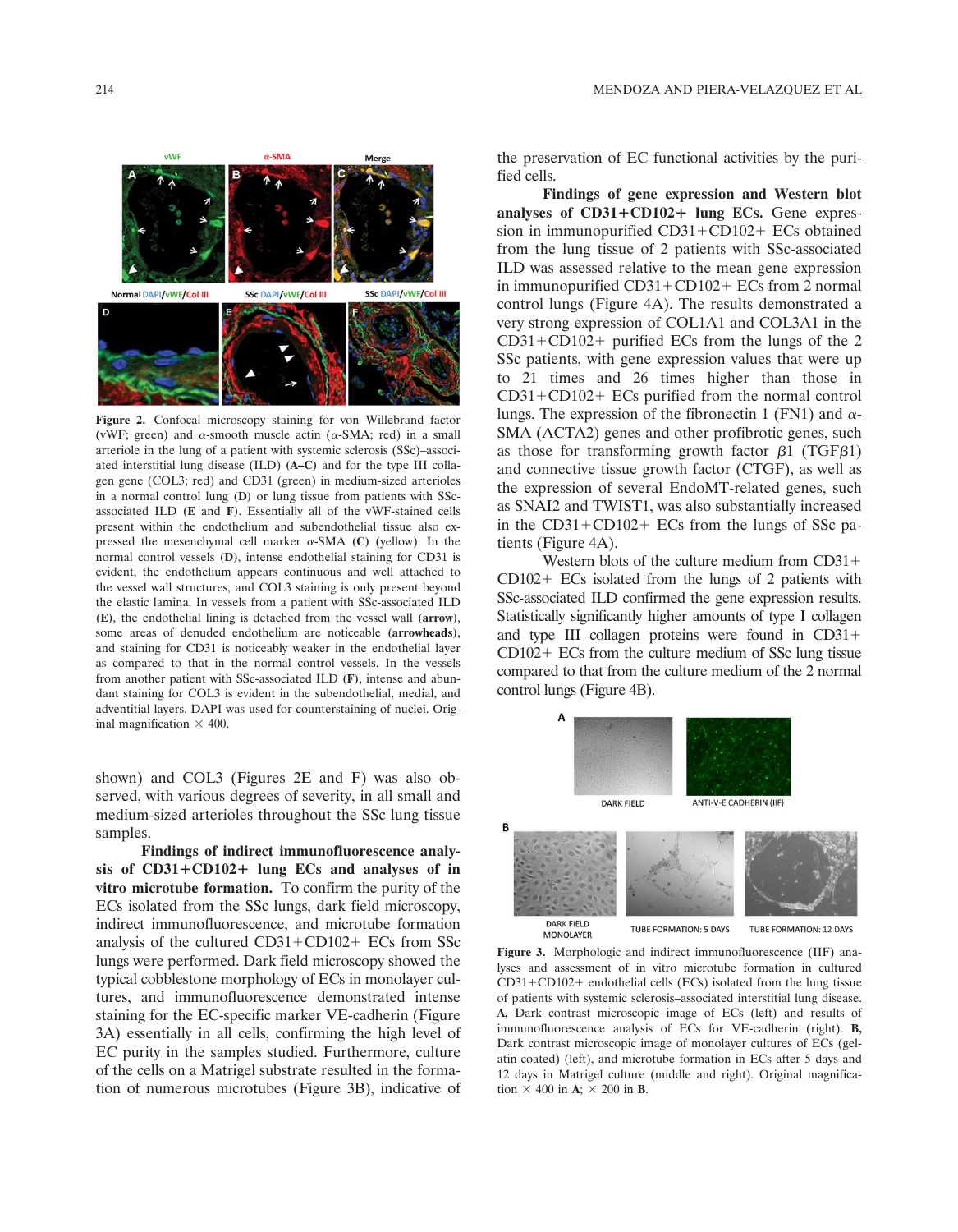A

B

Fluorescence Units/µg DNA) Collagen Type I protein

300

 $10$ 



 $20<sub>0</sub>$ 

Figure 4. Quantitative polymerase chain reaction (PCR) assessment and Western blot analysis of expression levels of selected genes and proteins in CD31+CD102+ endothelial cells (ECs) from the lung tissue of patients with systemic sclerosis (SSc)–associated interstitial lung disease. A, Quantitative PCR of 2 different preparations of CD31+CD102+ ECs from the lungs of 2 SSc patients (SSc 1 and SSc 2) and 2 normal controls (N1 and N2). Shown are transcript measurements, analyzed in duplicate, for interstitial collagen genes (type I collagen A1 [COL1A1] and type III collagen A1 [COL3A1]), fibronectin 1 (FN1), α-smooth muscle actin (ACTA2), EC-specific genes (type IV collagen A1 [COL4A1], VEcadherin, von Willebrand factor [vWF], and vascular endothelial growth factor [VEGF]), profibrotic genes (transforming growth factor  $\beta$ 1 [TGFß1] and connective tissue growth factor [CTGF]), and endothelial-to-mesenchymal phenotypic transition (EndoMT)–related transcription factors (SNAI2 and TWIST1). Expression levels are shown as the fold change in the lung tissue from each SSc patient compared to the mean levels in the 2 normal controls. B, Top, Representative Western blots showing secretion of type I and type III collagens in culture medium of CD311CD1021 ECs from the lungs of 2 SSc patients and 2 normal controls. Bottom, Quantitative analysis of the results of Western blotting. Bars show the mean  $\pm$  SEM fluorescence units (corrected for DNA content) in duplicate cultures from each cell line in 3 separate experiments.  $* = P < 0.05$  versus normal control lungs.

 $\overline{\mathbf{s}}$ 

#### DISCUSSION

The generation of activated myofibroblasts, which are distinguished from quiescent resident fibroblasts by the initiation of expression of  $\alpha$ -SMA and the increased production of fibrillar type I and type III collagens (9–11), is a crucial mechanism in the development of tissue fibrosis in SSc (7–9). Recently, EndoMT has been recognized as an important mechanism in the generation of activated myofibroblasts, a cell type found to be involved in the development of tissue fibrosis in several experimentally induced animal models (20–23,25–28) as well as in some human fibrotic diseases (29–33). Despite its potential role in the pathogenesis of numerous human disorders, the detailed mechanisms involved in EndoMT have not been fully elucidated, although the crucial role of  $TGF\beta$  in its initiation and maintenance, as well as the participation of several transcription factors involved in cellular transdifferentiation, including SNAI1, SNAI2/SLUG, and TWIST1, has been well documented (20–23,38,39).

 $\overline{\text{s}}$ 

Herein, we provide immunohistopathologic evidence of the presence of cells expressing EC-specific molecular markers in the subendothelial neointima as well as in the perivascular regions and in the parenchyma of lung tissue from patients with SSc-associated ILD. Furthermore, we describe confocal microscopy studies demonstrating the presence of numerous cells simultaneously expressing EC and mesenchymal cell molecular markers in small and medium-sized arterioles within the SSc lungs. Similar findings were recently described in the pulmonary arteries of patients with primary pulmonary arterial hypertension (32), as well as in the arterioles of patients with SSc-associated pulmonary hypertension (33), but were not present in pulmonary vessels from healthy controls (32,33).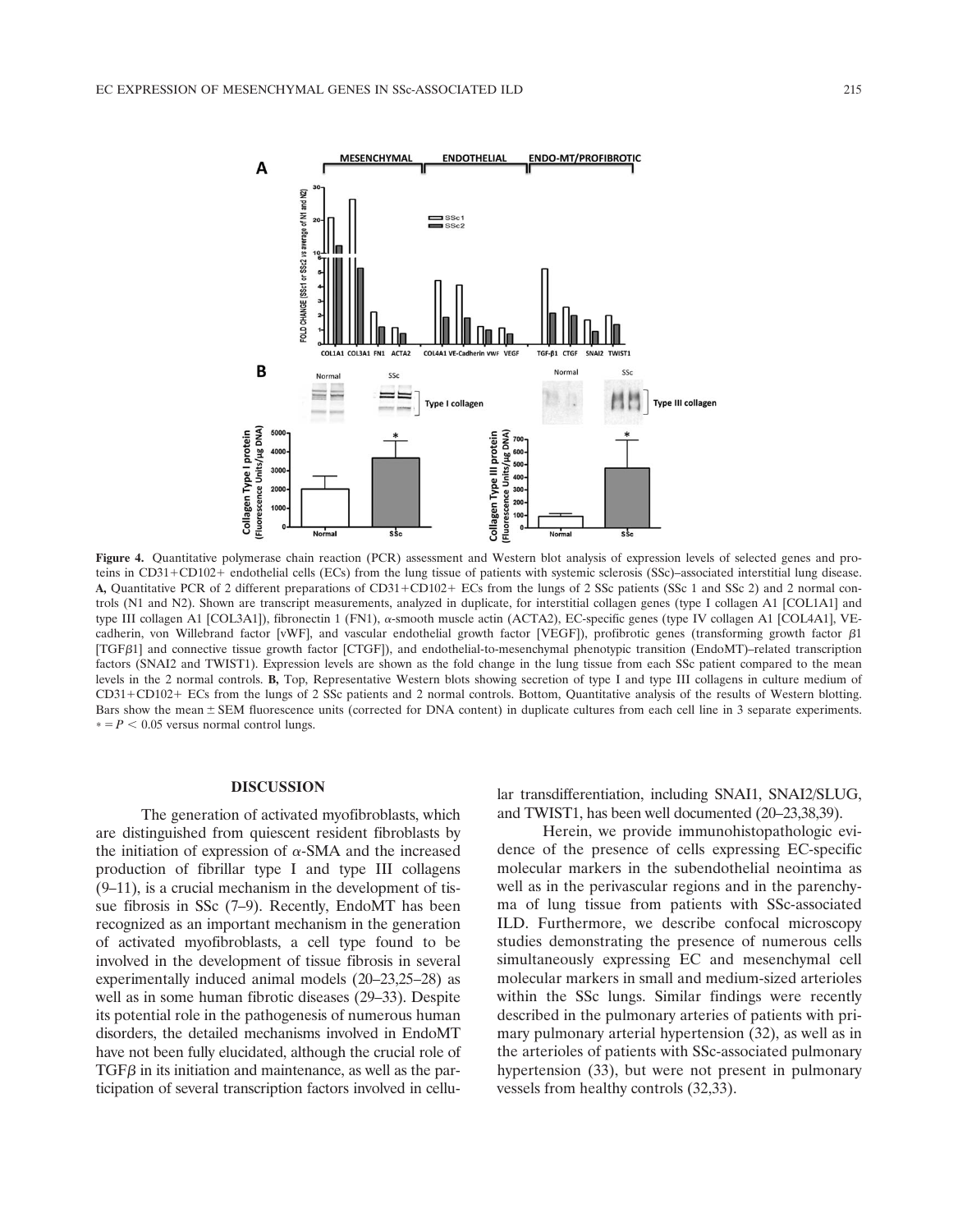The frequency of cells coexpressing EC and myofibroblast markers was assessed in the lung microvasculature of patients with SSc-associated pulmonary hypertension, and was found to occur in fewer than 5% of ECs in the pulmonary arterioles (33). In our study, we found that the frequency of cells simultaneously expressing EC- and mesenchymal cell–specific markers was substantially higher, although their occurrence was quite heterogeneous, with some vessels showing that essentially all ECs coexpressed vWF and  $\alpha$ -SMA (as illustrated in Figures 2A–C), whereas other vessels contained only a few ECs displaying coexpression, and still other vessels did not show any ECs coexpressing vWF and  $\alpha$ -SMA staining. However, owing to the heterogeneity of coexpression on the vessels examined, the low intensity of staining for EC-specific markers in most SSc cells, and the frequent occurrence in SSc lung tissue of abundant and quite variable numbers of inflammatory cells in the subendothelial and perivascular regions, it was not possible to provide an accurate quantitation of the frequency of cells displaying EndoMT in SScassociated ILD.

An important observation in the present study is that immunopurified  $CD31+CD102+$  lung ECs isolated and expanded in vitro from the lung tissue of patients with SSc-associated ILD exhibited marked upregulation in the expression and production of interstitial type I and type III collagens, and increased levels of transcripts for the potent profibrotic growth factors  $TGF\beta1$  and CTGF. These cells also expressed high levels of transcripts for several other EndoMT-related proteins, such as the transcription factors TWIST1 and SNAI2. The marked increase in the expression of TWIST1 in  $CD31+CD102+ECs$  isolated from SSc lungs observed in our study is similar to that found in explanted lung ECs from patients with idiopathic pulmonary arterial hypertension, a finding that was considered to indicate the occurrence of TWIST1-driven EndoMT in vivo (32).

Collectively, the novel observations described in our study provide strong evidence of the occurrence of EndoMT in small and medium-sized arterioles in the lungs of patients with SSc-associated ILD, and suggest that EndoMT may play a role in the development of the severe fibroproliferative vasculopathy and progressive parenchymal fibrosis that are the hallmarks of the pulmonary involvement in SSc (40–42). These results also suggest that greater understanding of the molecular mechanisms involved in EndoMT and its pharmacologic modulation may represent a novel therapeutic approach for the management of fibroproliferative vasculopathy in patients with SSc-associated tissue fibrosis.

## ACKNOWLEDGMENTS

We thank Alma Makul and Kerri Fasino for their expert technical assistance and Kenneth Brown, Matthew Landmesser, and Ruth Johnson for their assistance in the preparation of the manuscript.

#### AUTHOR CONTRIBUTIONS

All authors were involved in drafting the article or revising it critically for important intellectual content, and all authors approved the final version to be published. Dr. Jiménez had full access to all of the data in the study and takes responsibility for the integrity of the data and the accuracy of the data analysis.

Study conception and design. Mendoza, Piera-Velazquez, Jiménez.

Acquisition of data. Mendoza, Piera-Velazquez, Farber, Feghali-Bostwick. Analysis and interpretation of data. Mendoza, Piera-Velazquez, Feghali-Bostwick, Jiménez.

### REFERENCES

- 1. Varga J, Abraham D. Systemic sclerosis: a prototypic multisystem fibrotic disorder. J Clin Invest 2007;117:557–67.
- 2. Gabrielli A, Avvedimento EV, Krieg T. Scleroderma. N Engl J Med 2009;360:1989–2003.
- 3. Matucci-Cerinic M, Kahaleh B, Wigley FM. Systemic sclerosis (scleroderma, SSc) is a vascular disease. Arthritis Rheum 2013; 65:1953–62.
- 4. Jimenez SA, Derk CT. Following the molecular pathways toward an understanding of the pathogenesis of systemic sclerosis. Ann Intern Med 2004;140:37–50.
- 5. Katsumoto TR, Whitfield ML, Connolly MK. The pathogenesis of systemic sclerosis. Annu Rev Pathol 2011;6:509–37.
- 6. Pattanaik D, Brown M, Postlethwaite BC, Postlethwaite AE. Pathogenesis of systemic sclerosis. Front Immunol 2015;6:272.
- 7. Beon M, Harley RA, Wessels A, Silver RM, Ludwicka-Bradley A. Myofibroblast induction and microvascular alteration in scleroderma lung fibrosis. Clin Exp Rheumatol 2004;22:733–42.
- 8. Gilbane AJ, Denton CP, Holmes AM. Scleroderma pathogenesis: a pivotal role for fibroblasts as effector cells. Arthritis Res Ther 2013;15:215.
- 9. Kendall RT, Feghali-Bostwick CA. Fibroblasts in fibrosis: novel roles and mediators. Front Pharmacol 2014;5:123.
- 10. Hinz B, Phan SH, Thannickal VJ, Prunotto M, Desmouliere A, Varga J, et al. Recent developments in myofibroblast biology: paradigms for connective tissue remodeling. Am J Pathol 2012;  $180.1340 - 55$
- 11. Hinz B, Phan SH, Thannickal VJ, Galli A, Bochaton-Piallat ML, Gabbiani G. The myofibroblast: one function, multiple origins. Am J Pathol 2007;170:1807–16.
- 12. McAnulty RJ. Fibroblasts and myofibroblasts: their source, function and role in disease. Int J Biochem Cell Biol 2007;39:666–71.
- 13. Falke LL, Gholizadeh S, Goldschmeding R, Kok RJ, Nguyen TQ. Diverse origins of the myofibroblast—implications for kidney fibrosis. Nat Rev Nephrol 2015;11:233–44.
- 14. Poslethwaite AE, Shigemitsu H, Kanagat S. Cellular origins of fibroblasts: possible implications for organ fibrosis in systemic sclerosis. Curr Opin Rheumatol 2004;16:733–8.
- 15. Strieter RM, Keeley EC, Hughes MA, Burdick MD, Mehrad B. The role of circulating mesenchymal progenitor cells (fibrocytes) in the pathogenesis of pulmonary fibrosis. J Leukoc Biol 2009; 86:1111–8.
- 16. Herzog EL, Bucala R. Fibrocytes in health and disease. Exp Hematol 2010;38:548–56.
- 17. Lamouille S, Xu J, Derynck R. Molecular mechanisms of epithelial-mesenchymal transition. Nat Rev Mol Cell Biol 2014; 15:178–96.